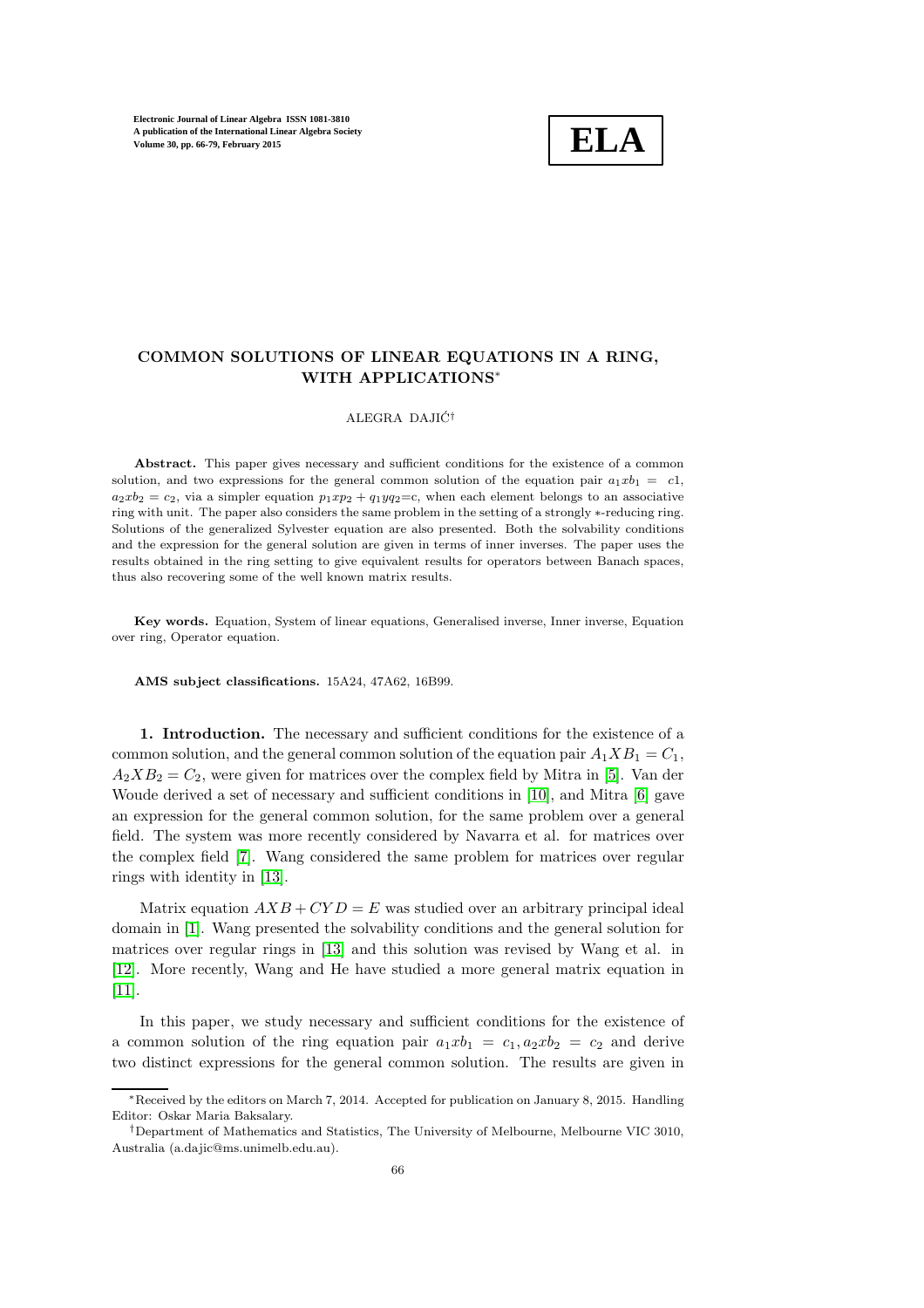$$
\fbox{\texttt{ELA}}
$$

Common Solutions of Linear Equations in a Ring, With Applications 67

terms of generalized inverses, the ring is not necessarily regular and when possible explicit expressions for inner inverses of certain elements are given. The results of Section 3 and Section 5 are new in the setting of an associative ring with a unit. One of the expressions for the general common solution is given in the setting of strongly  $*$ -reducing rings. This is done in Section 4. Theorem 4.2, Corollary [4.3](#page-7-0) and Corollary [4.4](#page-7-1) present solutions to the title equation which are new even in the case of matrices over a field.

In Section 5, we apply some of the results obtained to the solution of the equation  $axb + cyd = e$  (which we call the generalized Sylvester equation). We highlight the relationship between this last equation, one of its simpler versions, and the title equations.

In Sections 6 and 7, we extend the results obtained earlier for rings to bounded linear operators between Banach or Hilbert spaces. This is achieved by embedding the 'rectangular' operators, via operator matrices, into the ring of operators acting on the direct sum of Banach spaces. Theorems 6.1 and 7.1 are new in the setting of bounded linear operators.

**2. Preliminaries.** Let  $\mathcal{R}$  represent an associative ring. For  $x \in \mathcal{R}$ , an *inner* inverse of x is an element y such that  $xyx = x$ ; we denote an inner inverse of x by  $x^-$ . An element is said *regular* if it possesses an inner inverse. In the case of a matrix  $M \in \mathbb{R}^{n \times m}$ , M is said to be regular if there exists an element  $B \in \mathbb{R}^{m \times n}$  such that  $M = MBM$ .

<span id="page-1-1"></span>THEOREM 2.1. ([\[2\]](#page-12-3), Theorem 3.1) Let  $a, b, c \in \mathcal{R}$  with  $a, b$  regular. Then equation

<span id="page-1-0"></span>
$$
axb = c \tag{2.1}
$$

is consistent in R if and only if  $c = aa^-cb^-b$ . If  $c = aa^-cbb^-b$ , then the general solution of  $(2.1)$  is given by

$$
x = a^-cb^- + u - a^-aubb^-, \tag{2.2}
$$

where  $u \in \mathcal{R}$  is arbitrary.

The following theorem can be found in [\[9\]](#page-13-5) for matrices over the complex field.

THEOREM 2.2. Let  $A \in \mathcal{R}^{m \times n}$ ,  $B \in \mathcal{R}^{k \times l}$ ,  $C \in \mathcal{R}^{m \times l}$  and  $A, B$  be regular matrices over R. Then the matrix equation  $AXB = C$  is consistent if and only if  $AA^{-}CB^{-}B = C$ . If  $AA^{-}CB^{-}B = C$ , then the general solution of the equation is given by

$$
X = A^-CB^- + U - A^-AUBB^-,
$$

where  $U \in \mathcal{R}^{n \times k}$ .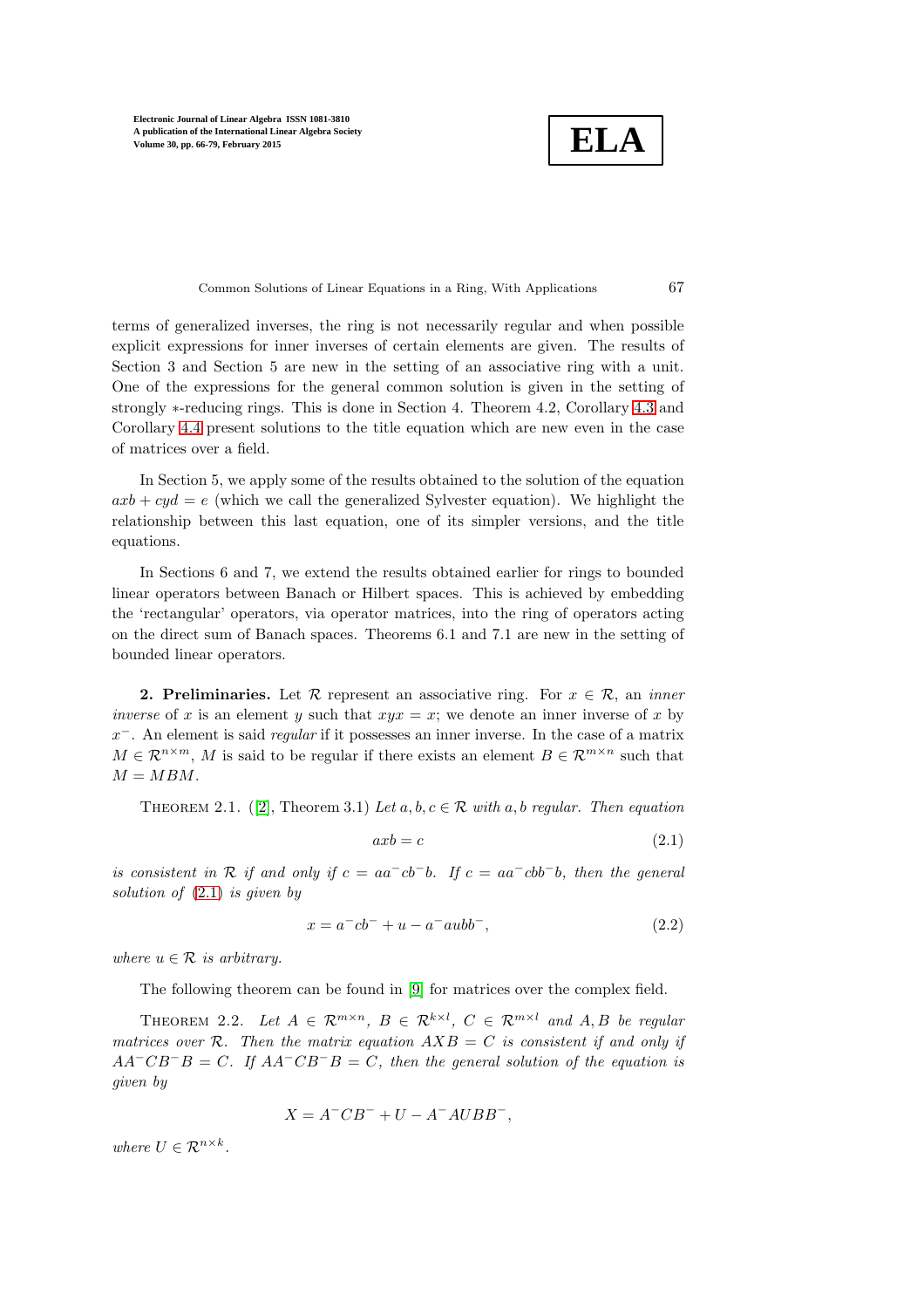

 $68$  Alegra Dajić

*Proof.* We embed each matrix  $A, B, C$  into the ring of square matrices over  $\mathcal R$  of size  $N = m + n + k + l$ :

$$
\boldsymbol{A} := \begin{bmatrix} 0 & A & 0 & 0 \\ 0 & 0 & 0 & 0 \\ 0 & 0 & 0 & 0 \\ 0 & 0 & 0 & 0 \end{bmatrix}, \ \boldsymbol{B} := \begin{bmatrix} 0 & 0 & 0 & 0 \\ 0 & 0 & 0 & 0 \\ 0 & 0 & 0 & B \\ 0 & 0 & 0 & 0 \end{bmatrix}, \ \boldsymbol{C} := \begin{bmatrix} 0 & 0 & 0 & C \\ 0 & 0 & 0 & 0 \\ 0 & 0 & 0 & 0 \\ 0 & 0 & 0 & 0 \end{bmatrix}.
$$

Each of  $A, B, C$  is regular with inner inverses  $A^-$ ,  $B^-$ ,  $C^-$ , obtained by a suitable embedding of  $A^-$ ,  $B^-$ ,  $C^-$  into  $\mathcal{R}^{N \times N}$  given by

$$
(\mathbf{A}^{-})_{2,1} = A^{-}, \; (\mathbf{B}^{-})_{4,3} = B^{-}, \; (\mathbf{C}^{-})_{4,1} = C^{-},
$$

with all other block entries equal to zero. It is not difficult to check that the equation  $AXB = C$  is consistent if and only if the equation  $\mathbf{A} \mathbf{X} \mathbf{B} = C$  is consistent with some  $X \in \mathcal{R}^{N \times N}$ , while  $X_{2,3} = X$ . A direct calculation shows that  $AA^{-}CB^{-}B = C$ if and only if  $AA^{-}CB^{-}B = C$ . Applying Theorem [2.1,](#page-1-1) we obtain the statement concerning the consistency of  $AXB = C$ .

The general solution of  $AXB = C$  is given by the (2,3) entry of the general solution X of  $AXB = C$  which involves an arbitrary block matrix  $U \in \mathcal{R}^{N \times N}$ :

$$
X = (\mathbf{X})_{2,3} = (\mathbf{A}^{-} \mathbf{C} \mathbf{B}^{-} + \mathbf{U} - \mathbf{A}^{-} \mathbf{A} \mathbf{U} \mathbf{B} \mathbf{B}^{-})_{2,3} = A^{-} \mathbf{C} B^{-} + U - A^{-} A \mathbf{U} B B^{-}
$$

with  $U = (U)_{2,3} \in \mathbb{R}^{n,k}$ . This follows from Theorem [2.1](#page-1-1) since matrices  $\mathbf{A}^{\top} \mathbf{C} \mathbf{B}^{\top}$  and  $A^-AUBB^-$  have all entries except (2,3) equal to zero; the (2,3) entries are equal to  $A^-CB^-$  and  $A^-A(U)_{2,3}BB^-$ , respectively. □

The following two lemmas can be obtained as a consequence of [\[8,](#page-13-6) Theorem 4] or [\[2,](#page-12-3) Lemma 2.2].

LEMMA 2.3. Let u and v be regular elements of a ring  $\mathcal{R}$ . Then  $s = v(1 - u^{-}u)$ is regular if and only if  $\lceil u \rceil$ v  $\Big\}$  is regular. In this case,

$$
\begin{bmatrix} u \\ v \end{bmatrix}^- = \begin{bmatrix} u^- - (1 - u^- u)s^- vu^- & (1 - u^- u)s^- \end{bmatrix} . \tag{2.3}
$$

LEMMA 2.4. Let u and v be regular elements of R. Then  $\begin{bmatrix} u & v \end{bmatrix}$  is regular if and only if  $t = (1 - uu^-)v$  is regular. In this case,

$$
\begin{bmatrix} u & v \end{bmatrix}^- = \begin{bmatrix} u^- - u^- v t^-(1 - u u^-) \\ t^-(1 - u u^-) \end{bmatrix}.
$$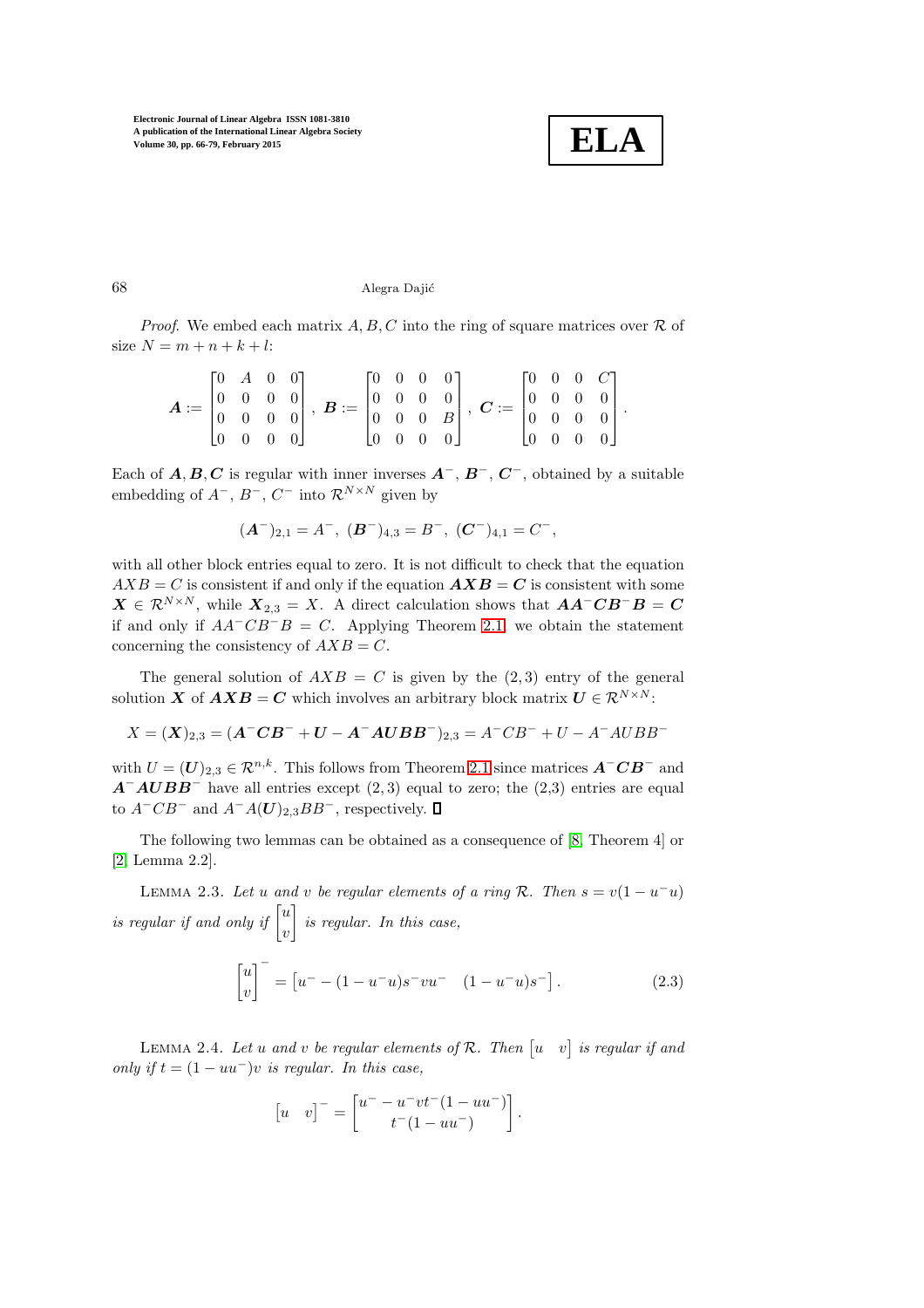

Common Solutions of Linear Equations in a Ring, With Applications 69

<span id="page-3-2"></span>A direct verification yields the following lemma.

LEMMA 2.5. Let  $u, v, s = v(1 - u^{-}u)$  and  $t = (1 - uu^{-})v$  be regular elements of R. Then

$$
g = (1 - ss^{-})vu^{-}
$$
 and  $f = u^{-}v(1 - t^{-}t)$ 

are regular with inner inverses  $f^- = v^- u$  and  $g^- = uv^-$ . Elements gu and  $(1 - ss^-)v$ are also regular with inner inverses  $(gu)^{-} = u^{-}g^{-}$  and  $((1 - ss^{-})v)^{-} = v^{-}$ .

<span id="page-3-4"></span>The following result will be needed for the discussion of the Sylvester equation.

LEMMA 2.6. Let  $p_1, p_2, q_1, q_2, c \in \mathcal{R}$ , where  $p_1, q_2$  are idempotents,  $p_2, q_1$  regular, and  $p_1q_1 = 0 = p_2q_2$ . Then the equation

<span id="page-3-0"></span>
$$
p_1 x p_2 + q_1 y q_2 = c \tag{2.4}
$$

is solvable if and only if

<span id="page-3-1"></span>
$$
q_1 q_1^- c q_2 = c - p_1 c p_2^- p_2. \tag{2.5}
$$

The general solution of [\(2.4\)](#page-3-0) is given by

$$
\begin{bmatrix} x \\ y \end{bmatrix} = \begin{bmatrix} cp_2^- + z_1 - p_1 z_1 p_2 p_2^- \\ q_1^- c + z_2 - q_1^- q_1 z_2 q_2 \end{bmatrix}, \quad z_1, z_2 \in \mathcal{R}.
$$
 (2.6)

*Proof.* Let  $d = c - q_1yq_2$  for some  $y \in \mathcal{R}$ . Consider the equation  $p_1xp_2 = d$ . By Theorem [2.1](#page-1-1) and the assumption  $p_1q_1 = 0$ , this equation is solvable if and only if  $d = p_1cp_2^-p_2$ , that is,  $q_1yq_2 = c - p_1cp_2^-p_2$ . By Theorem [2.1](#page-1-1) and the assumption  $p_2q_2 = 0$ , such y exists if and only if [\(2.5\)](#page-3-1) holds. The last equation gives rise to a particular solution to [\(2.4\)](#page-3-0),  $\begin{bmatrix} x & y \end{bmatrix} = \begin{bmatrix} cp_2^- & q_1^-c \end{bmatrix}$ . The result follows when we observe that the general solution to [\(2.4\)](#page-3-0) is of the form  $\begin{bmatrix} x & y \end{bmatrix} = \begin{bmatrix} x_p & y_p \end{bmatrix} + \begin{bmatrix} x_0 & y_0 \end{bmatrix}$ , where the first matrix on the right denotes a particular solutions to the equation and the second denotes the solution to the same equation when  $c = 0$ .

<span id="page-3-3"></span>3. Common solutions of equations  $a_1xb_1 = c_1$  and  $a_2xb_2 = c_2$ . In this section, we make a blanket assumption that  $a_1, a_2, b_1, b_2, c_1, c_2$  are elements of the ring R with  $a_1, a_2, b_1, b_2$  regular. We consider the common solutions of the equation pair

$$
a_1 x b_1 = c_1 \quad \text{and} \quad a_2 x b_2 = c_2. \tag{3.1}
$$

In what follows, we let

$$
A := \begin{bmatrix} a_1 \\ a_2 \end{bmatrix}, \quad B := \begin{bmatrix} b_1 & b_2 \end{bmatrix}, \quad C = C_{v,w} := \begin{bmatrix} c_1 & v \\ w & c_2 \end{bmatrix}
$$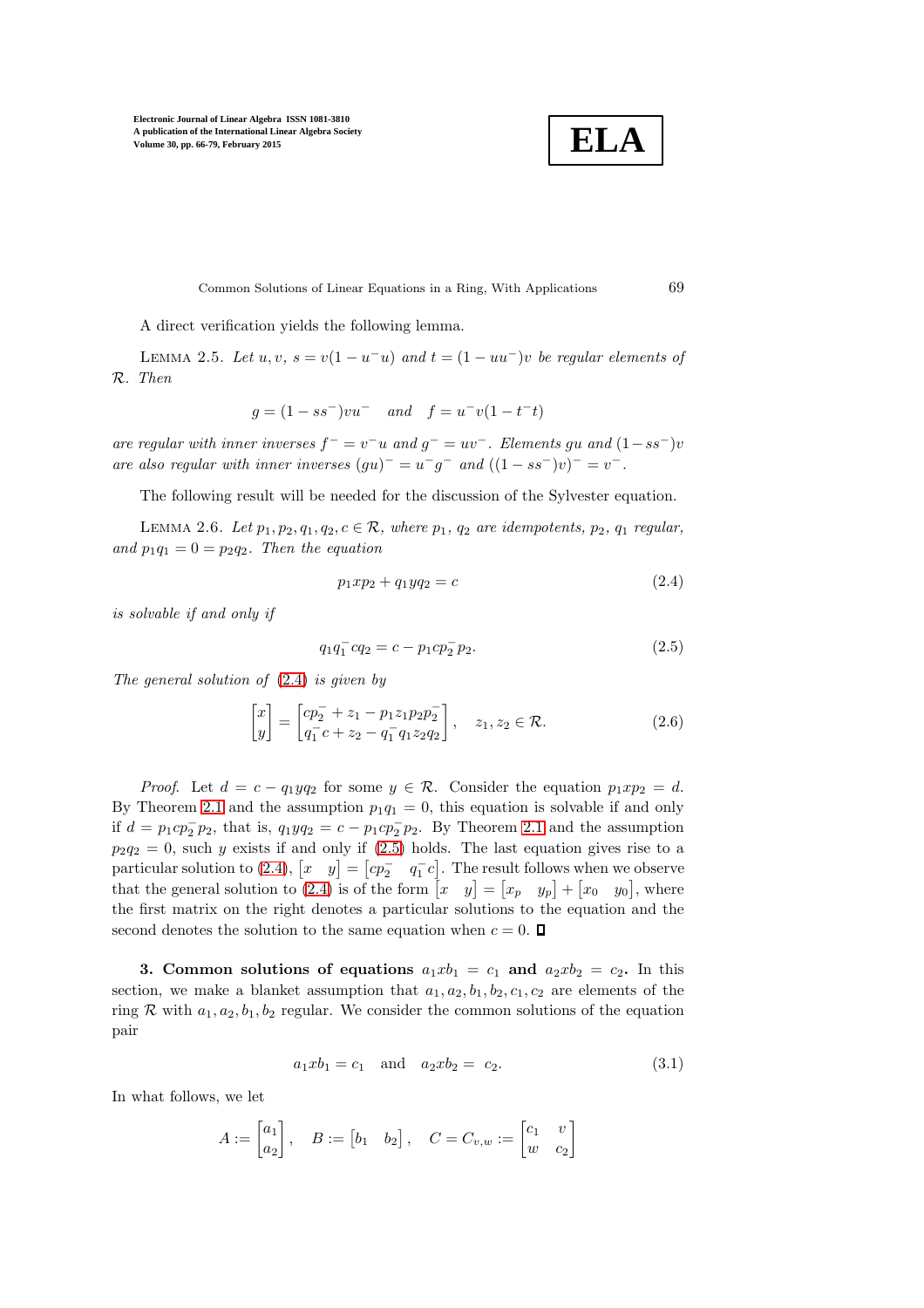<span id="page-4-3"></span>

70 Alegra Dajić

for some  $v, w \in \mathcal{R}$ . We assume that A, B, or equivalently

$$
s := a_2(1 - a_1^- a_1)
$$
 and  $t := (1 - b_1 b_1^-)b_2$ ,

are regular, and set

$$
f := b_1^- b_2 (1 - t^- t)
$$
 and  $g := (1 - s s^-) a_2 a_1^-$ .

We note that by Lemma [2.5](#page-3-2)  $f, g$  are regular,  $f^- = b_2^- b_1$ ,  $g^- = a_1 a_2^-$ , and

$$
gg^- = (1 - ss^-)a_2a_2^-, \quad f^-f = b_2^-b_2(1 - t^-t). \tag{3.2}
$$

The following matrices will be useful in future calculations:

$$
AA^{-} = \begin{bmatrix} a_1 a_1^{-} & 0 \\ g & s s^{-} \end{bmatrix} \text{ and } B^{-}B = \begin{bmatrix} b_1^{-} b_1 & f \\ 0 & t^{-} t \end{bmatrix}.
$$

Common solvability of the title equation pair is equivalent to the solvability of  $AxB = C$ , that is,

<span id="page-4-1"></span><span id="page-4-0"></span>
$$
\begin{bmatrix} a_1 \\ a_2 \end{bmatrix} x \begin{bmatrix} b_1 & b_2 \end{bmatrix} = \begin{bmatrix} a_1 x b_1 & a_1 x b_2 \\ a_2 x b_1 & a_2 x b_2 \end{bmatrix} = \begin{bmatrix} c_1 & v \\ w & c_2 \end{bmatrix}
$$
 (3.3)

for some  $v, w$ .

We note that [\(3.3\)](#page-4-0) is consistent if and only if  $AA^{-}CB^{-}B = C$ . This last equations is satisfied if and only if

$$
\begin{bmatrix} c_1 & v \ w & c_2 \end{bmatrix} = \begin{bmatrix} a_1 a_1 c_1 b_1 b_1 & a_1 a_1 (c_1 f + vt^+) \\ (gc_1 + ss^- w) b_1 b_1 & (gc_1 + ss^- w) f + (gv + ss^- c_2) t^- t \end{bmatrix}.
$$
 (3.4)

<span id="page-4-4"></span>The above notation is retained in the rest of this section. The following theorem replaces  $v, w$  occuring in [\(3.4\)](#page-4-1) with alternative parameters  $m, n$ .

THEOREM 3.1. Let  $c_1 = a_1 a_1^- c_1 b_1^- b_1$ . Then equation [\(3.3\)](#page-4-0), equivalently [\(3.1\)](#page-3-3), is consistent if and only if there exist m, n such that

<span id="page-4-2"></span>
$$
ss^-nf + gmt^-t = c_2 - gc_1f - ss^-c_2t^-t.
$$
\n(3.5)

*Proof.* Note that under the hypothesis on  $c_1$ , and from  $a_1a_1^-c_1f = c_1f$ , and  $gc_1b_1^-b_1 = gc_1$ , to satisfy [\(3.4\)](#page-4-1) we require that v, w satisfy  $v = c_1f + a_1a_1^-vt^-t$ and  $w = gc_1 + ss^-wb_1^-b_1$ . These equalities hold if and only if  $v, w$  are of the form  $v = c_1 f + a_1 a_1^- m t^- t$ , and  $w = g c_1 + s s^- n b_1^- b_1$ ,  $m, n \in \mathcal{R}$ . To see this, we can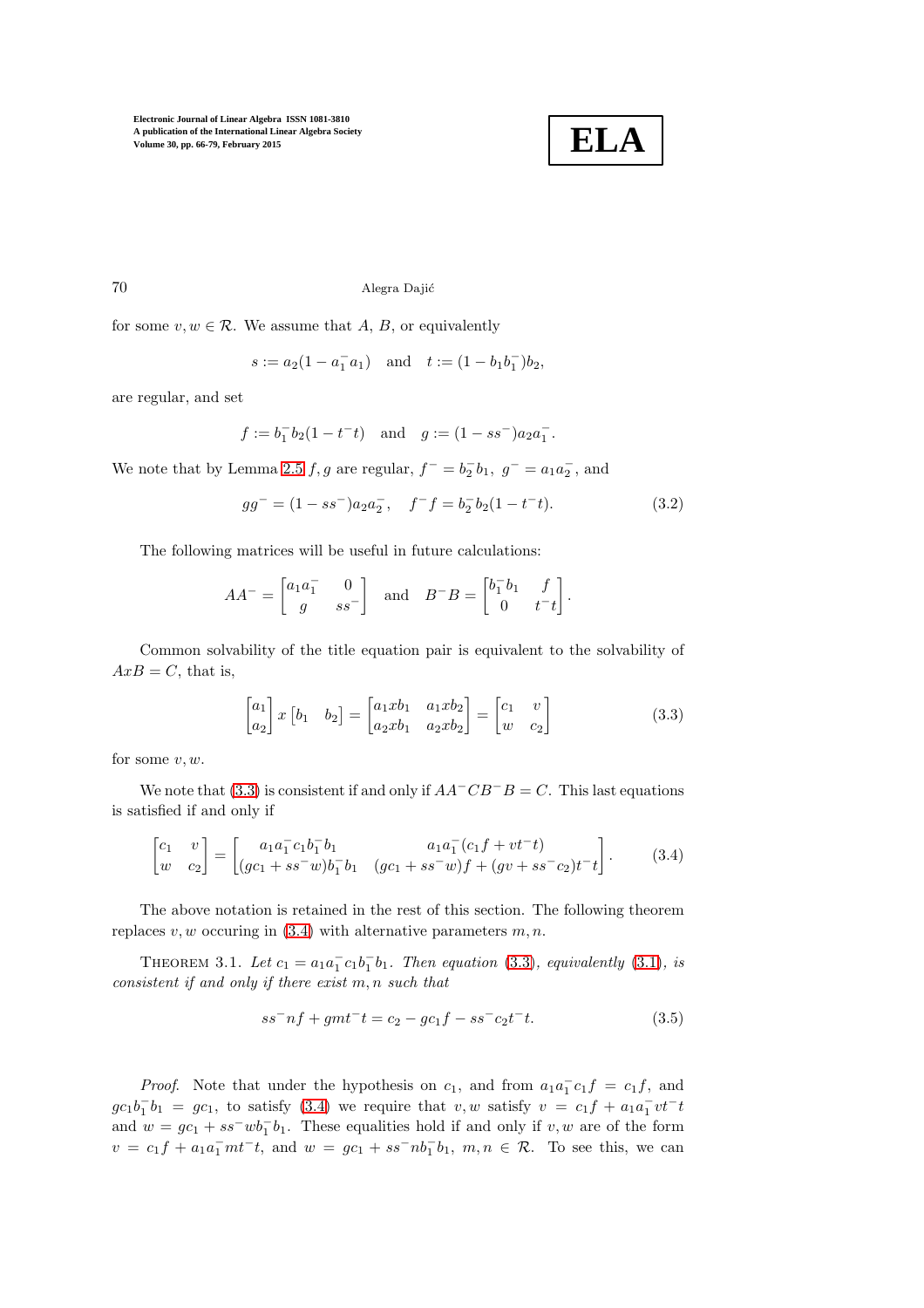$$
\boxed{\textbf{ELA}}
$$

Common Solutions of Linear Equations in a Ring, With Applications 71

substitute such  $v, w$  into the respective equations and check that the equalities hold. Conversely, when the equalities hold we can set  $m = v$  and  $n = w$ .

<span id="page-5-1"></span>The remaining condition on  $c_2$  of Equation [\(3.4\)](#page-4-1), rewritten using the new expressions for  $v, w$ , gives [\(3.5\)](#page-4-2).  $\Box$ 

THEOREM 3.2. Let  $a_1a_1^-c_1b_1^-b_1 = c_1$  and  $a_2a_2^-c_2b_2^-b_2 = c_2$ . Then equations [\(3.1\)](#page-3-3) have a common solution if and only if

<span id="page-5-0"></span>
$$
(1 - ss-)(c2 - gc1f)(1 - t-t) = 0.
$$
\n(3.6)

*Proof.* We note that by Lemma [2.5,](#page-3-2)  $f, g$  of equation [\(3.5\)](#page-4-2) are regular. Setting  $p_1 := ss^-$ ,  $p_2 := f$ ,  $q_1 := g$ ,  $q_2 := t^-t$ , we can verify that  $p_1q_1 = 0$  and  $p_2q_2 = 0$ , for idempotents  $p_1, q_2$ . Hence, we can apply Lemma [2.6](#page-3-4) with  $c = c_2 - gc_1f - ss^-c_2t^-t$ . For the choice  $f^- = b_2^- b_1$  and  $g^- = a_1 a_2^-$  we can verify that  $t^- t f^- f = 0 = gg^- ss^-$ . It follows that [\(3.5\)](#page-4-2) is solvable if and only if

$$
gg^-c_2t^-t = (c_2 - gc_1f) - ss^-c_2t^-t - ss^-c_2f^-f.
$$

Applying [\(3.2\)](#page-4-3) and the identity  $a_2a_2^{\dagger}c_2b_2^{\dagger}b_2=c_2$ , we simplify this equation to

$$
(c_2 - gc_1f) - c_2t^-t - ss^-c_2(1 - t^-t) = 0.
$$

Equation [\(3.6\)](#page-5-0) then follows when we note that  $ss^-g = 0 = ft^-t$ .

A special case of Theorem [3.2](#page-5-1) recovers the following standard result which can be found for example in [\[2,](#page-12-3) Theorem 3.11].

COROLLARY 3.3. Let  $a, b$  be regular elements of the ring  $R$ . Then equations  $ax = c$  and  $xb = d$  have a common solution if and only if  $aa^-c = c$ ,  $db^-b = d$  and  $ad = cb.$ 

Our aim was to solve  $(3.3)$  for some x with no prior condition on  $v, w$ . When the equation is solvable for some x, and therefore for some choice of  $v, w$ , it is solvable for possibly multiple choices of  $v, w$  (unless the pair  $a_i, b_i$  are invertible). Each solution x generates a pair  $v_x, w_x$ . From the discussion in the proof of Theorem [3.1,](#page-4-4) when [\(3.3\)](#page-4-0) is solvable, Lemma [2.6](#page-3-4) gives the general solutions  $m, n$  and hence  $v, w$ :

<span id="page-5-2"></span>
$$
v = c_1 f + g^{-} (1 - ss^{-}) c_2 t^{-} t + (a_1 a_1^{-} - g^{-} g) z_2 t^{-} t,
$$
  
\n
$$
w = gc_1 + ss^{-} c_2 (1 - t^{-} t) f^{-} + ss^{-} z_1 (b_1^{-} b_1 - f f^{-}),
$$
\n(3.7)

 $z_1, z_2 \in \mathcal{R}$  and  $f^-, g^-$  as given on the line preceding [\(3.2\)](#page-4-3).

The preceding discussion gives us a way of deriving the general solution of [\(3.1\)](#page-3-3). A common solution x of equations  $(3.1)$  is a solution to  $(3.3)$  for a particular choice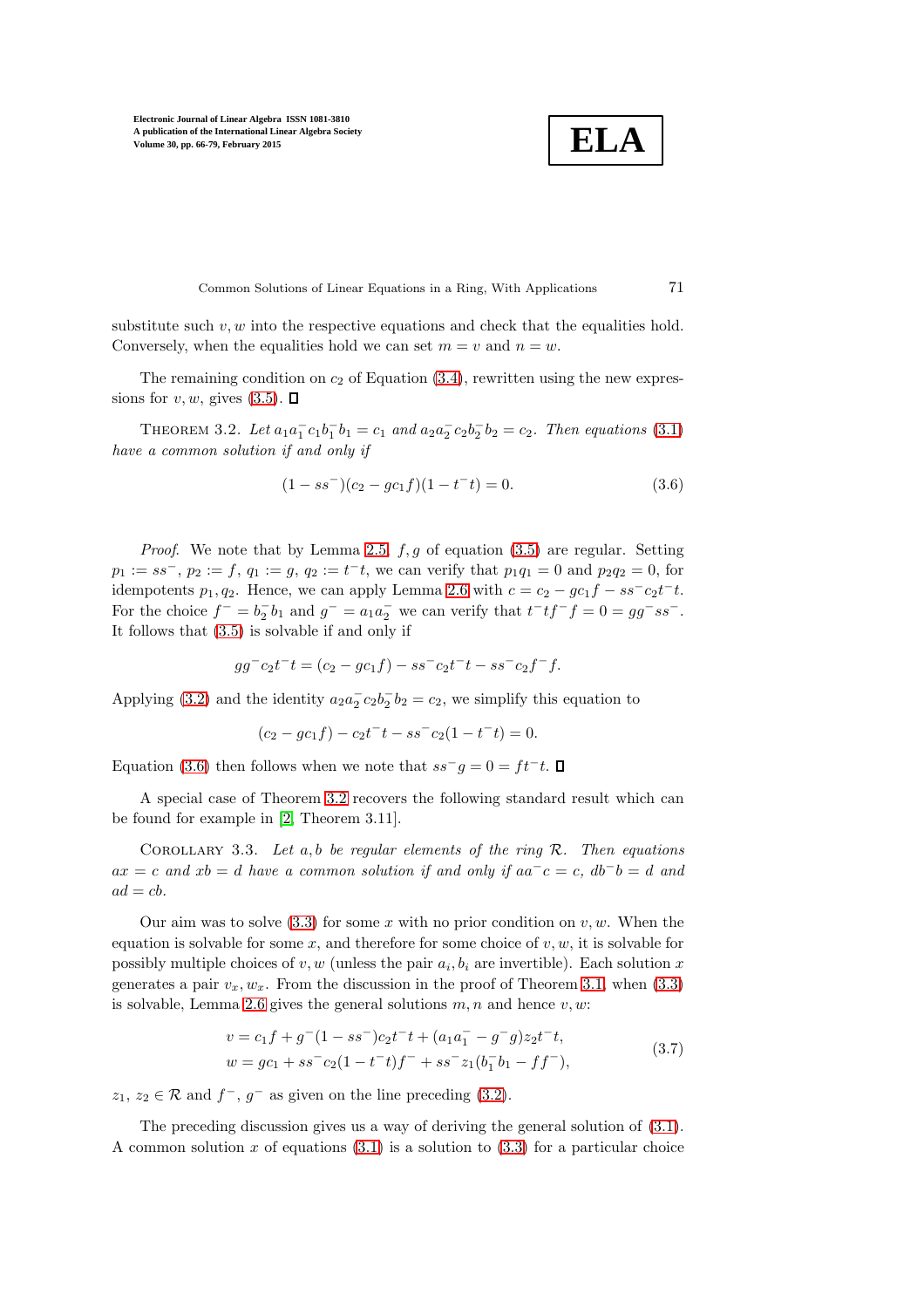

72 Alegra Dajić

<span id="page-6-2"></span>v, w (namely  $v = a_1 x b_2$  and  $w = a_2 x b_1$ ). Conversely, a solution of [\(3.3\)](#page-4-0) given by  $x = A^{-}C_{v,w}B^{-} + z - A^{-}AzBB^{-}$  is a solution of [\(3.1\)](#page-3-3).

THEOREM 3.4. If the equations in  $(3.1)$  have a common solution, then their general common solution is given by

<span id="page-6-0"></span>
$$
x = [a_1^- c_1 - (1 - a_1^- a_1)s^-(a_2 a_1^- c_1 - w)]b_1^- [1 - b_2 t^-(1 - b_1 b_1^-)]
$$
  
+ 
$$
[(1 - (1 - a_1^- a_1)s^- a_2)a_1^- v + (1 - a_1^- a_1)s^- c_2]t^-(1 - b_1 b_1^-)
$$
  
+ 
$$
z - (a_1^- a_1 + (1 - a_1^- a_1)s^- s)z(b_1 b_1^- + t t^-(1 - b_1 b_1^-)),
$$
 (3.8)

with v, w given by [\(3.7\)](#page-5-2), and  $z_1, z_2$  and z arbitrary elements of  $\mathcal{R}$ .

*Proof.* The general solution of [\(3.1\)](#page-3-3) is given by the general solution of  $AxB = C$ ,  $x = A^{-}CB^{-} + z - A^{-}AzBB^{-}$ , with v, w as in [\(3.7\)](#page-5-2) and z arbitrary. Expanding the last equation gives  $(3.8)$ .  $\Box$ 

Theorem 3.2 and Theorem 3.4 are new in the case of an associative ring with a unit. These are also given in a similar form for matrices over a regular ring in [\[13,](#page-13-2) Theorem 2.4]. The method of this paper is distinct from that of [\[13\]](#page-13-2). Moreover, the ring is not assumed regular and explicit inner inverses are provided for certain elements that appear in the expressions for the general solution, and all the results are presented in terms of inner rather than reflexive inner inverses.

4. General solution in  $*$ -reducing rings. In this section,  $R$  denotes a ring with involution  $*$ . A ring R is said to have the *Gelfand-Naimark* property if  $1 + a^*a$ is invertible for each  $a \in \mathcal{R}$ . An element  $a \in \mathcal{R}$  is said \*-cancellable if for every  $x \in \mathcal{R}$ ,  $a^*ax = 0$  implies  $ax = 0$  and  $xaa^* = 0$  implies  $xa = 0$ . If  $a^*a = 0$  implies  $a = 0$ , then R is said  $\ast$ -reducing. Elements of a  $\ast$ -reducing ring are  $\ast$ -cancellable. The matrix ring  $\mathcal{R}^{n \times n}$  is \*-reducing if for every  $n \in \mathbb{N}$ ,  $\sum_{i=1}^{n} a_i^* a_i = 0$  implies  $a_i = 0$  for each *i*. A ring  $R$  satisfying this property is called a *strongly \*-reducing* ring. For such rings, the set  $\mathcal{R}^{n \times m}$  is also ∗-reducing.

For the definition of the Moore-Penrose inverse in a ring with involution and for some of its properties, see [\[4\]](#page-12-4). The Moore-Penrose inverse of  $a \in \mathcal{R}$  will be denoted by  $a^{\dagger}$ . Moore-Penrose invertibility of  $a \in \mathcal{R}$  is equivalent to a being ∗-cancellable and both  $a^*a$  and  $aa^*$  being regular. The following lemma is given in [\[2,](#page-12-3) Lemma 2.8]; alternatively see [\[4\]](#page-12-4) or [\[3,](#page-12-5) Proposition 1]. Lemma [4.1](#page-6-1) is valid for rectangular matrices over R.

<span id="page-6-1"></span>LEMMA 4.1. Let  $a \in \mathcal{R}$  be  $\ast$ -cancellable. If  $a^*a$  is regular, then a is regular with an inner inverse of a given by

$$
a^- = (a^*a)^-a^*.
$$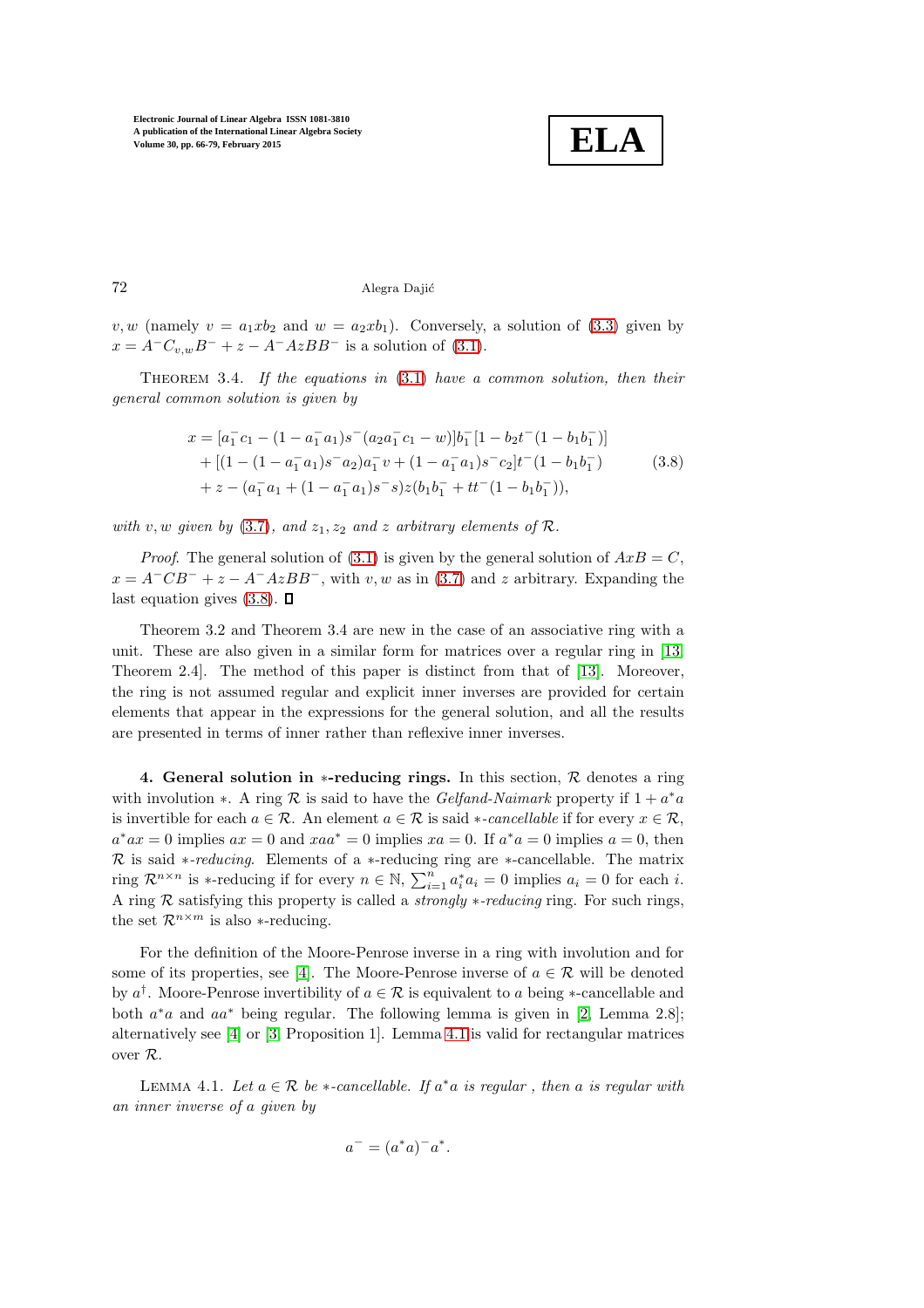

Common Solutions of Linear Equations in a Ring, With Applications 73

If aa<sup>\*</sup> is regular,  $a^+ = a^*(aa^*)^-$  is also an inner inverse of a. If  $a^*a$  is Moore-Penrose invertible, then so is a with  $a^{\dagger} = (a^*a)^{\dagger}a^* = a^*(aa^*)^{\dagger}$ .

In this section, we assume that  $R$  is strongly  $*$ -reducing and let

 $e := a_1^* a_1 + a_2^* a_2$  and  $l := b_1 b_1^* + b_2 b_2^*$ 

each be regular. Then by Lemma [4.1,](#page-6-1) we can choose inner inverses of A and B

<span id="page-7-5"></span>
$$
A^{+} := \begin{bmatrix} e^{+}a_{1}^{*} & e^{+}a_{2}^{*} \end{bmatrix} \text{ and } B^{+} := \begin{bmatrix} b_{1}^{*}l^{+} \\ b_{2}^{*}l^{+} \end{bmatrix}.
$$
 (4.1)

<span id="page-7-4"></span>In this case, we have  $A^+A = e^+e$  and  $BB^+ = ll^+$  and the following theorem.

THEOREM 4.2. Let conditions of Theorem [3.2](#page-5-1) be satisfied and let moreover  $R$  be a strongly ∗-reducing ring. Let e, l be regular. Then the general common solution of the title equations is given by

$$
x = (a_1^* a_1 + a_2^* a_2)^+ [a_1^* c_1 b_1^* + a_2^* c_2 b_2^* + a_2^* w b_1^* + a_1^* v b_2^*](b_1 b_1^* + b_2 b_2^*)^+
$$
  
+ 
$$
z - (a_1^* a_1 + a_2^* a_2)^+ (a_1^* a_1 + a_2^* a_2) z (b_1 b_1^* + b_2 b_2^*) (b_1 b_1^* + b_2 b_2^*)^+,
$$
 (4.2)

with  $z \in \mathcal{R}$  and v, w as in [\(3.7\)](#page-5-2).

<span id="page-7-0"></span>*Proof.* As proof of Theorem [3.4](#page-6-2) with inner inverses of  $A, B$  as given in [\(4.1\)](#page-7-2).  $\square$ 

COROLLARY 4.3. Let  $a, b \in \mathcal{R}$  be regular and let  $aa^-c = c$ ,  $db^-b = d$  and  $ad = cb$ . Then the general common solution of  $ax = c$ ,  $xb = d$  is given by

$$
x = (1 + a^*a)^{-}[a^*c + db^* + a^-c + (1 - a^-a)db^- + a^*cbb^*](1 + bb^*)^-
$$
  
+ 
$$
(1 + a^*a)^{-}(1 - a^-a)z(1 - bb^{-})(1 + bb^*)^{-},
$$

<span id="page-7-1"></span>with  $z \in \mathcal{R}$ .

COROLLARY 4.4. Let  $a, b \in \mathcal{R}$  be regular and let  $aa^-c = c$ ,  $db^-b = d$  and  $ad = cb$ and moreover, let  $R$  have the Gelfand-Naimark property. Then the general common solution of  $ax = c$ ,  $xb = d$  is given by

<span id="page-7-3"></span>
$$
x = (1 + a^*a)^{-1}[a^*c + db^* + a^-c + (1 - a^-a)db^- + a^*cbb^*](1 + bb^*)^{-1}
$$
  
+ 
$$
(1 - a^-a)z(1 - bb^-),
$$
 (4.3)

with  $z \in \mathcal{R}$ .

*Proof.* Follows from Corollary [4.3](#page-7-0) when we observe that  $(1 + a^*a)(1 - a^-a)$  $(1 - a^{-}a)$  and  $(1 - bb^{-})(1 + bb^{*}) = (1 - bb^{-})$ .

REMARK  $4.5$ . As far as the author is aware, Equation  $(4.3)$  gives a new explicit representation of the solution of  $ax = c$ ,  $xb = d$ , even in the case of matrices over a field.

<span id="page-7-2"></span>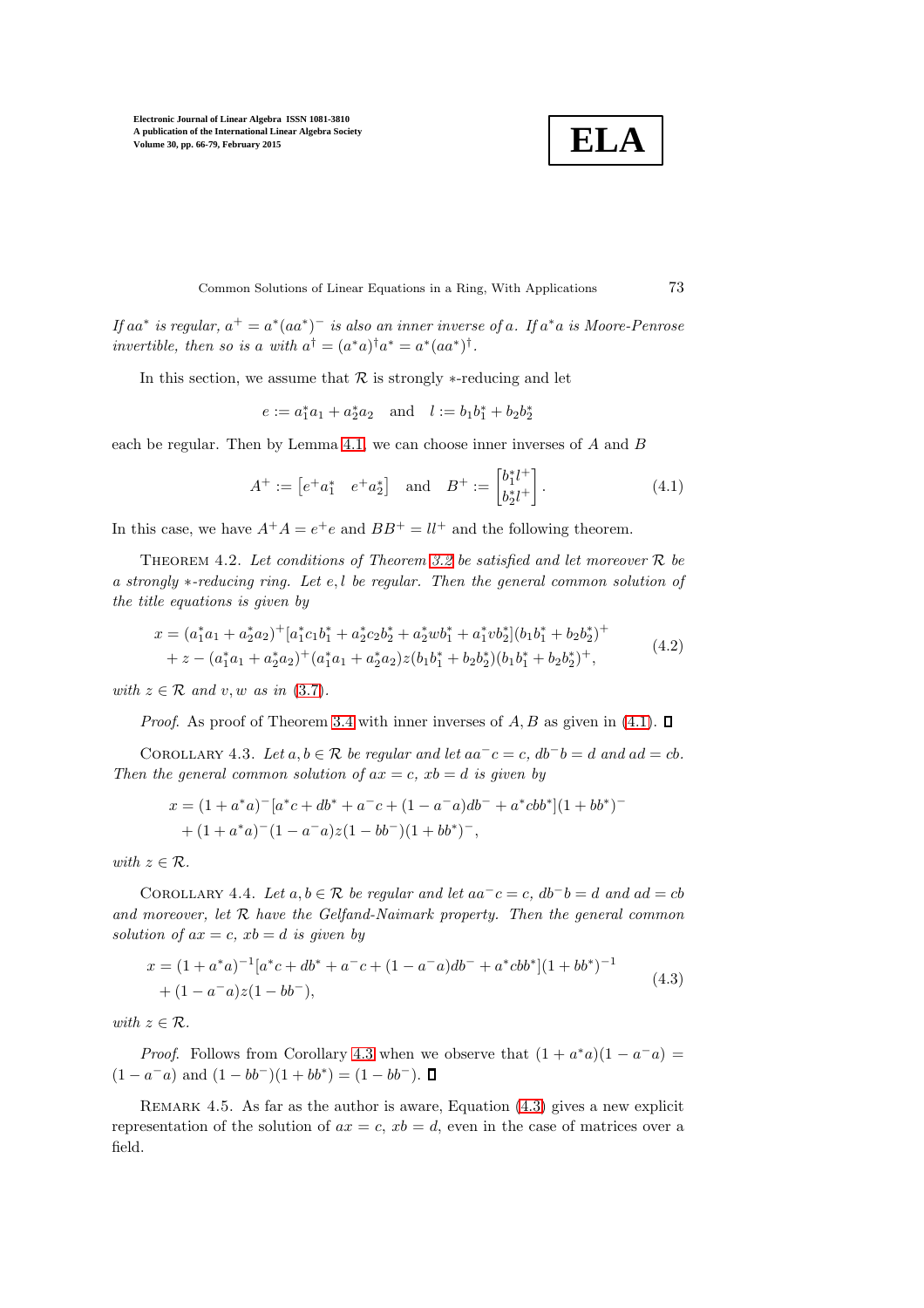

## 74 Alegra Dajić

An application of Theorem [3.4,](#page-6-2) or equivalently Theorem [4.2](#page-7-4) yields the general hermitian solution of the ring equation  $axb = c$ . The general hermitian solution of  $axb = c$  is given by  $\frac{1}{2}(x + x^*)$  where x is the common solution of the equation pair  $axb = c$  and  $b^*xa^* = c^*$ .

5. Applications to the equation  $axb + cyd = e$ . In this section, we consider the general Sylvester equation

<span id="page-8-2"></span><span id="page-8-0"></span>
$$
axb + cyd = e,\t\t(5.1)
$$

with a, b, c, d fixed regular elements, and unknowns  $x, y$ . Equation [\(5.1\)](#page-8-0) is solvable if and only if  $aa^-(e-cyd)b^-b+cyd=e$ , for some y; or equivalently if and only if the following pair of equations have a common solution  $y$ :

$$
(1 - aa^-)cyd = (1 - aa^-)e \text{ and } cyd(1 - b^-b) = e(1 - b^-b). \tag{5.2}
$$

REMARK 5.1. From Section 3, we know that the solvability of a system of two equations of this type, hence of [\(5.1\)](#page-8-0) reduces to the simpler Sylvester equation of the type [\(2.4\)](#page-3-0).

To apply Theorem [3.2](#page-5-1) it is necessary to assume that the elements

<span id="page-8-1"></span>
$$
a_1 = (1 - aa^-)c; \quad b_2 = d(1 - b^-b); \quad s = c(1 - a_1^- a_1)
$$
\n
$$
(5.3)
$$

are regular. Following the notation of the previous section, we set

$$
f = d^-d(1 - b^-b)
$$
 and  $g = (1 - ss^-)c((1 - aa^-)c)^{-}$ , (5.4)

and recall that f and g are regular, and that  $t = 0$ . The solvability conditions and the general solution of [\(5.1\)](#page-8-0) are then as follows.

THEOREM 5.2. Let a, b, c, d, and  $a_1, b_2, s$  be regular. Then [\(5.1\)](#page-8-0) is solvable if and only if

$$
(1 - ss^-)[e(1 - b^-b) - g(1 - aa^-)ef] = 0,
$$
  
\n
$$
(1 - aa^-)c((1 - aa^-)c)^{-}(1 - aa^-)ed^{-}d = (1 - aa^{-})e
$$
  
\n
$$
cc^{-}e(1 - b^{-}b)(d(1 - b^{-}b))^{-}d(1 - b^{-}b) = e(1 - b^{-}b),
$$

where f and a are as in  $(5.4)$ .

*Proof.* Follows from the above discussion and Theorem [3.2.](#page-5-1)  $\square$ 

An application of Theorem [3.4](#page-6-2) gives the general solution  $y$  of  $(5.2)$  and hence of equation [\(5.1\)](#page-8-0). The general solution for  $x$  is then expressed in terms of the general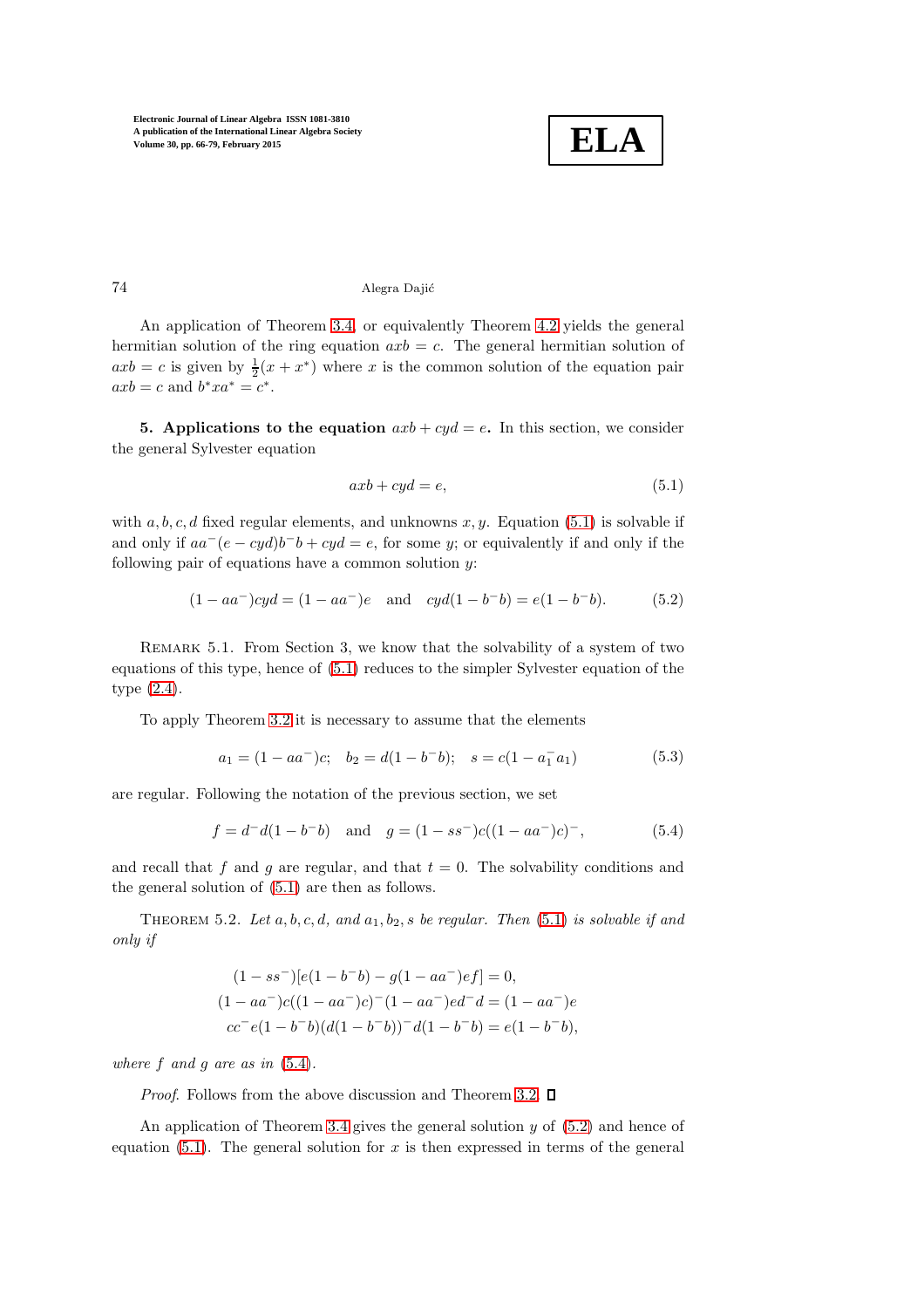

Common Solutions of Linear Equations in a Ring, With Applications 75

solution y.

THEOREM 5.3. Let  $a, b, c, d$  and  $a_1, b_2, s$  be regular. Then the general solution of the consistent equation [\(5.1\)](#page-8-0) is given by

$$
y = [a_1(1 - aa^-)e - (1 - a_1^- a_1)s^-(ca_1(1 - aa^-)e - w)]d^-
$$
  
+  $z - [a_1^- a_1 + (1 - a_1^- a_1)s^-s]zdd^-$ ,  
 $x = a^-(e - cyd)b^- + u - a^-aubb^-,$ 

where

$$
w = g(1 - aa^-)e + ss^-e(1 - b^-b)f^- + ss^-p(d^-d - ff^-), \quad z, u, p \in \mathcal{R}.
$$

*Proof.* Apply Equation [\(3.8\)](#page-6-0), noting that here  $t = 0$  and setting  $t^- = 0$ .

REMARK 5.4. Theorem 5.2 and Theorem 5.3 are essentially as given in [\[13\]](#page-13-2), without the assumption that the ring is regular. In the case of a  $*$ -reducing ring, we can apply [\(4.2\)](#page-7-5) to obtain an alternative solution of [\(5.1\)](#page-8-0).

<span id="page-9-1"></span>6. Applications to common solutions of operator equations  $A_1 X B_1 = C_1$ and  $A_2 X B_2 = C_2$ .

THEOREM 6.1. Let  $E, F, G, D, N, M$  be Banach spaces. Let  $A_1 \in \mathcal{B}(F, E)$ ,  $A_2 \in$  $\mathcal{B}(F,N), B_1 \in \mathcal{B}(D,G), B_2 \in \mathcal{B}(M,G)$  and

<span id="page-9-0"></span>
$$
T := (I_G - B_1B_1^-)B_2
$$
 and  $S := A_2(I_F - A_1^-A_1)$ 

be all regular. Moreover, let  $A_1 A_1^- C_1 B_1^- B_1 = C_1$  and  $A_2 A_2^- C_2 B_2^- B_2 = C_2$ . Then the equations

<span id="page-9-3"></span><span id="page-9-2"></span>
$$
A_1 X B_1 = C_1 \quad and \quad A_2 X B_2 = C_2 \tag{6.1}
$$

have a common solution if and only if

$$
(I_N - SS^-)C_2(I_M - T^-T) = (I_N - SS^-)A_2A_1^CC_1B_1^BB_2(I_M - T^-T). \tag{6.2}
$$

In this case, the general common solution is given by

$$
X = (A_1^- C_1 - (I_F - A_1^- A_1)S^-(A_2 A_1^- C_1 - W))B_1^-(I_G - B_2 T^-(I_G - B_1 B_1^-))
$$
  
+ 
$$
((I_F - (I_F - A_1^- A_1)S^- A_2)A_1^- V + (I_F - A_1^- A_1)S^- C_2)T^-(I_G - B_1 B_1^-)
$$
  
+ 
$$
Z - (A_1^- A_1 + (I_F - A_1^- A_1)S^- S)Z(B_1 B_1^- + TT^-(I_G - B_1 B_1^-)),
$$
 (6.3)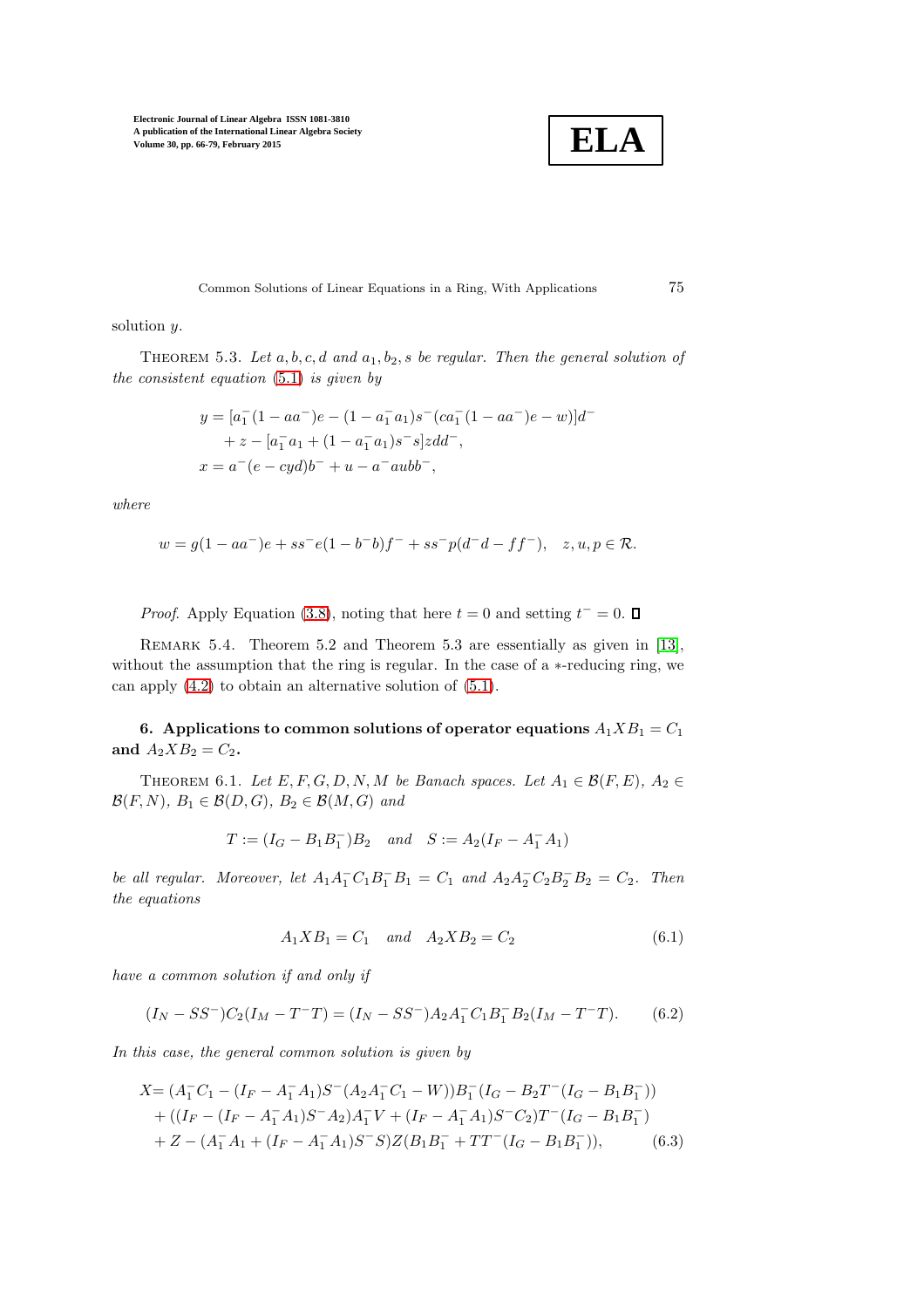

76 Alegra Dajić

where

$$
V = C_1 B_1^- B_2 (I_M - T^-T) + A_1 A_2^- (I_N - SS^-) C_2 T^- T + A_1 A_1^- Q T^- T
$$
  
\n
$$
- A_1 A_2^- (I_N - SS^-) A_2 A_1^- Q T^- T,
$$
  
\n
$$
W = (I_N - SS^-) A_2 A_1^- C_1 + SS^- C_2 (I_M - T^- T) B_2^- B_1 + SS^- P B_1^- B_1
$$
  
\n
$$
- SS^- P B_1^- B_2 (I_M - T^- T) B_2^- B_1,
$$
  
\n(6.5)

with P, Q, Z arbitrary elements of  $\mathcal{B}(D, N)$ ,  $\mathcal{B}(M, E)$  and  $\mathcal{B}(G, F)$ , respectively.

*Proof.* We embed each of  $A_i, B_i, C_i$  into the ring of square operator matrices acting on the sum of Banach spaces. The embedding of an operator A acting from the space in the  $i_A$ -th position to the space in the  $j_A$ -th position of  $K := E \oplus F \oplus$  $G \oplus D \oplus N \oplus M$  is the 6 × 6 operator matrix  $A \in \mathcal{B}(K)$  determined by

$$
\boldsymbol{A} = (\boldsymbol{A})_{i,j} = \left\{ \begin{array}{ll} A & \text{if } (i,j) = (j_A, i_A), \\ 0 & \text{otherwise.} \end{array} \right.
$$

If the operator A is regular, the operator matrix  $\bf{A}$  is regular. Using the above described embedding, we define  $A_1, B_1, C_1, A_2, B_2, C_2 \in \mathcal{B}(K)$  as the  $6 \times 6$  operator matrices satisfying

$$
(A_1)_{1,2} = A_1
$$
,  $(A_2)_{5,2} = A_2$ ,  $(B_1)_{3,4} = B_1$ ,  $(B_2)_{3,6} = B_2$ ,  
 $(C_1)_{1,4} = C_1$ ,  $(C_2)_{5,6} = C_2$ ,

with all other entries equal to 0.

We apply the results from the previous section, observing that [\(6.1\)](#page-9-0) have a common solution if and only if the equations

<span id="page-10-0"></span>
$$
A_1 Y B_1 = C_1 \text{ and } A_2 Y B_2 = C_2 \tag{6.6}
$$

in the ring  $\mathcal{B}(K)$  have a common solution Y.

To apply Theorem [3.2](#page-5-1) and Theorem [3.4](#page-6-2) we choose inner inverses  $A_i^-, B_i^-$  of  $A_i, B_i$ , and then define  $A_i, B_i$  by embedding them into  $\mathcal{B}(K)$  to satisfy

$$
(A_1^-)_{2,1} = A_1^-
$$
,  $(A_2^-)_{2,5} = A_2^-$ ,  $(B_1^-)_{4,3} = B_1^-$ ,  $(B_2^-)_{6,3} = B_2^-$ ,

with all other entries equal to 0. The general solution of  $(6.1)$  is then given by the  $(2,3)$ -entry of the matrix Y, where Y is the general solution of  $(6.6)$ .  $\Box$ 

The following corollary recovers a well known result; see for example [\[2,](#page-12-3) Theorem 4.5].

COROLLARY 6.2. Let  $E, F, G, M$  be Banach spaces. Let  $A \in \mathcal{B}(F, E)$  and  $B \in$  $\mathcal{B}(M, G)$  be regular and let  $C \in \mathcal{B}(G, E)$ ,  $D \in \mathcal{B}(M, F)$ . Then the equations  $AX = C$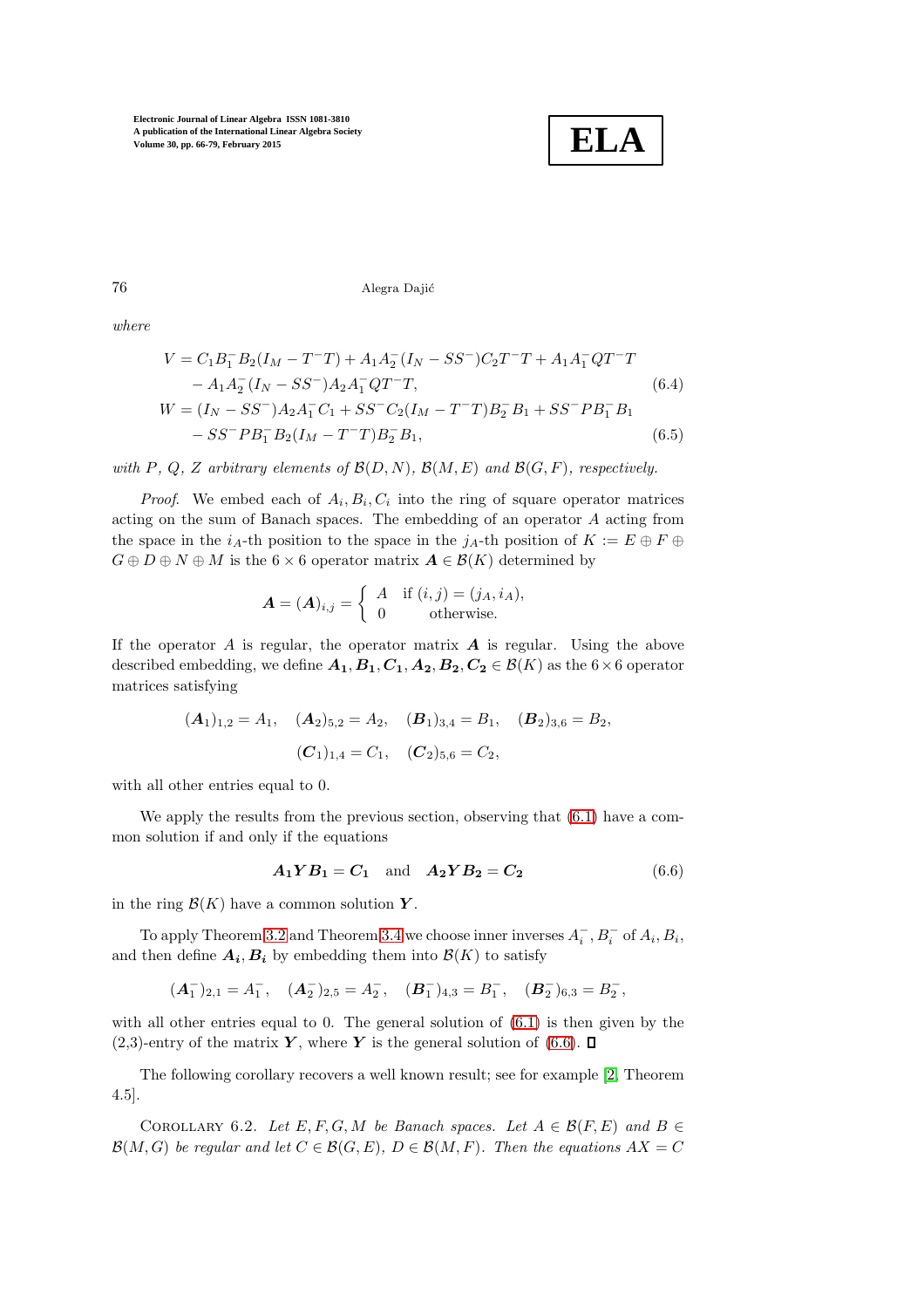$$
\boxed{\textbf{ELA}}
$$

Common Solutions of Linear Equations in a Ring, With Applications 77

and  $XB = C$  have a common solution  $X \in \mathcal{B}(G, F)$  if and only if  $AA^{-}C = C$ ,  $DB^{-}B = D$  and  $AD = CB$ . In this case, the general common solution is given by

$$
X = A^{-}C + (I - A^{-}A)DB^{-} + (I - A^{-}A)P(I - BB^{-}),
$$
\n(6.7)

with  $P \in \mathcal{B}(G, F)$  arbitrary.

*Proof.* The result follows on application of Theorem [6.1.](#page-9-1) We have  $S = (I - A^{-1}A)$ and  $T = 0$  both regular and we choose  $S^- = S$  and  $T^- = 0$ . From [\(6.2\)](#page-9-2), equations  $AX = C$  and  $XB = D$  have a common solution if and only if  $AA^{-}C = C$ ,  $DB^{-}B = D$ and  $A^{-}AD = A^{-}CB$ . If  $AA^{-}C = C$ ,  $DB^{-}B = D$ , then  $A^{-}AD = A^{-}CB$  if and only if with  $AD = CB$ . Equation [\(6.7\)](#page-11-0) then follows from [\(6.3\)](#page-9-3).  $\square$ 

COROLLARY 6.3. Let  $A_1, A_2, B_1, B_2$  be matrices over  $\mathcal R$  of appropriate sizes and let

$$
A_1 A_1^- C_1 B_1^- B_1 = C_1, \quad and \quad A_2 A_2^- C_2 B_2^- B_2 = C_2.
$$

Let  $T = (I - B_1 B_1^{-})B_2$  and  $S = A_2(I - A_1^{-}A_1)$ . Then equations

$$
A_1 X B_1 = C_1 \quad and \quad A_2 X B_2 = C_2
$$

have a common solution if and only if

$$
(I-SS^{-})C_{2}(I-T^{-}T)=(I-SS^{-})A_{2}A_{1}^{-}C_{1}B_{1}^{-}B_{2}(I-T^{-}T).
$$

In this case, the general common solution is given by  $(6.3)$ .

Proof. The proof of Theorem [6.1](#page-9-1) was algebraic and can be applied here with each matrix considered as an operator between appropriate spaces.  $\square$ 

7. Applications to the operator equation  $AXB + CYD = E$ . In [\[13,](#page-13-2) Theorem 3.1], the general common solution of matrix equations over regular rings  $A_1 X B_1 = C_1, A_2 X B_2 = C_2$  is used to derive the general solution for the Sylvester equation  $AXB + CYD = E$  for matrices over regular rings. The solution derived by Wang in [\[13\]](#page-13-2) is missing some important terms and was revised by Wang et al. in [\[12\]](#page-13-3). We will give a complete solution below for bounded linear operators over Banach spaces. The result is valid for matrices over rings, since the proof is algebraic and each matrix can be seen as an operator between appropriate spaces. Let

<span id="page-11-1"></span>
$$
A_1 := (I - AA^{-})C \text{ and } B_2 := D(I - B^{-}B). \tag{7.1}
$$

Then we have the following.

THEOREM 7.1. Let  $A \in \mathcal{B}(F, M), B \in \mathcal{B}(G, K), D \in \mathcal{B}(G, N)$  and  $C \in \mathcal{B}(H, M)$ be all regular. Let  $A_1, B_2$  as defined in [\(7.1\)](#page-11-1) be regular. Let also  $S := C(I - A_1^- A_1)$ 

<span id="page-11-0"></span>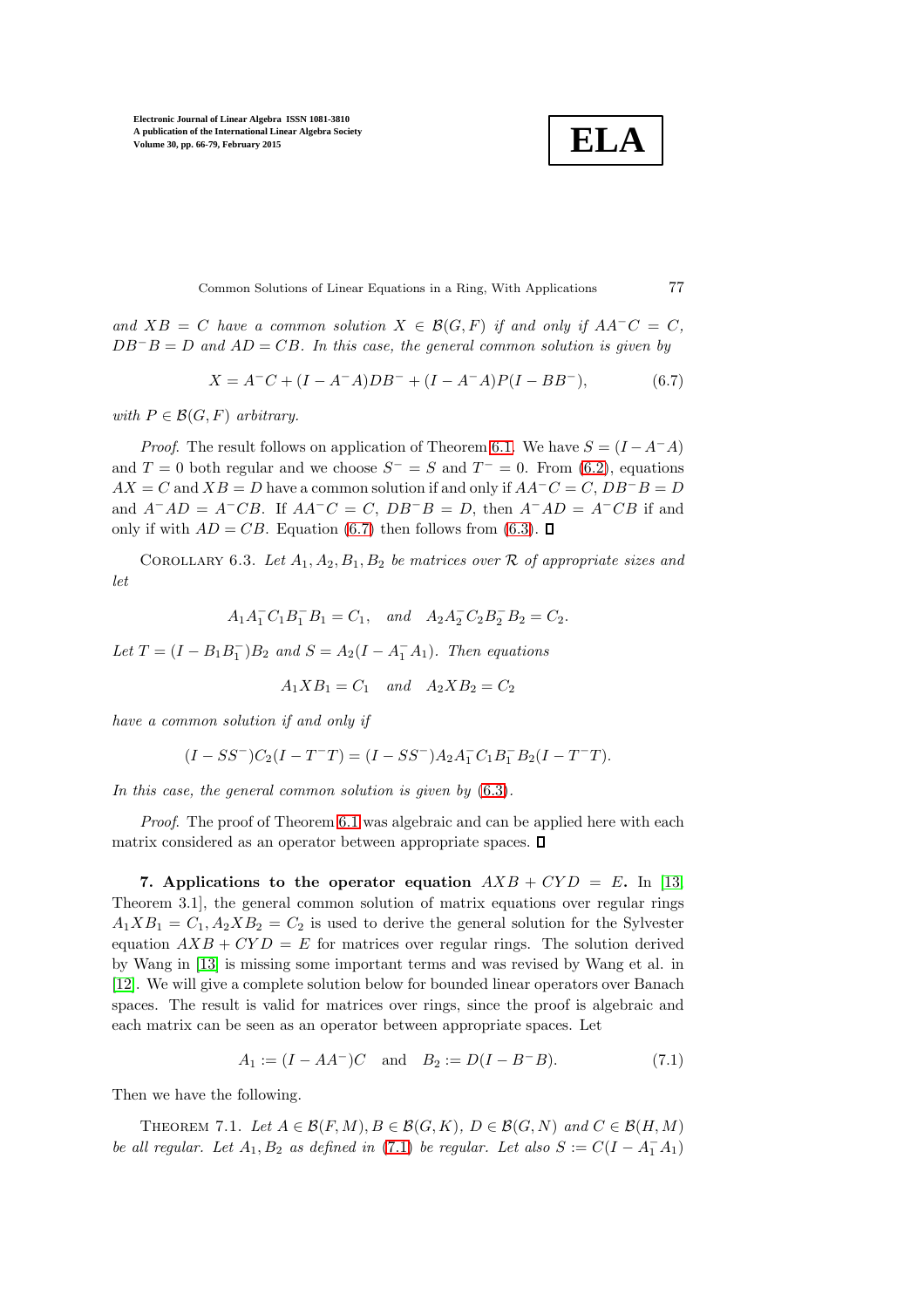

78 Alegra Daji´c

be regular. Then the equation  $AXB + CYD = E$  is solvable for some  $X \in \mathcal{B}(K, F)$ and  $Y \in \mathcal{B}(N, H)$  if and only if

$$
A_1A_1^-(I - AA^-)ED^-D = (I - AA^-)E,
$$
  
\n
$$
CC^-E(I - B^-B)B_2^- = E(I - B^-B), and
$$
  
\n
$$
(I - SS^-)[E - CA_1^-(I - AA^-)ED^-D](I - B^-B) = 0.
$$

In this case, the general solution of the equation is given by

$$
Y = (A_1^-(I - AA^-)E - (I - A_1^A A_1)S^-CA_1^-(I - AA^-)E - W)D^-
$$
  
+ Z - (A\_1^A A\_1 + (I - A\_1^A A\_1)S^-S)ZDD<sup>-</sup>,  

$$
X = A^-(E - CYD)B^- + U - A^-AUBB^-,
$$

where

$$
W = (I - SS^{-})CA_{1}^{-}(I - AA^{-})E + SS^{-}(E + PD^{-}D)(I - B^{-}B)B_{2}^{-}D
$$

and P, U, Z are arbitrary operators in  $\mathcal{B}(G, M)$ ,  $\mathcal{B}(G, F)$ , and  $\mathcal{B}(N, H)$ , respectively.

*Proof.* The operator equation is solvable if and only if  $AXB = E - CYD$ , hence if and only if  $(I - AA^-)CYD = (I - AA^-)E$  and  $CYD(I - B^-B) = E(I - B^-B)$ . The result then follows directly from Theorem [6.1](#page-9-1) noting that  $T = 0$  and setting  $T^{-} = 0.$ 

Acknowledgment. The author would like to thank Professor Jerry Koliha and Dr. Raymond Lubansky for their helpful suggestions. The author would also like to thank the referees who helped to improve the presentation of the original manuscript. This paper is based in part on the author's PhD Thesis at the University of Melbourne.

## **REFERENCES**

- <span id="page-12-2"></span>[1] A.B. Özgüler. The equation  $AXB + CYD = E$  over a principal ideal domain. SIAM J. Matrix Anal. Appl., 12(3):581–591, 1991.
- <span id="page-12-3"></span>[2] A. Dajić and J.J. Koliha. Equations  $ax = c$  and  $xb = d$  in rings and rings with involution with applications to Hilbert space operators. Linear Algebra Appl., 429:1779–1809, 2008.
- <span id="page-12-5"></span>[3] J.J. Koliha, D. Djordjević, and D. Cvetković. Moore-Penrose inverse in rings with involution. Linear Algebra Appl., 426:371–381, 2007.
- <span id="page-12-4"></span>[4] J.J. Koliha and P. Patrício. Elements of rings with equal spectral idempotents. J. Austral Math. Soc., 71:137–150, 2002.
- <span id="page-12-0"></span>[5] S.K. Mitra. Common solutions to a pair of linear matrix equations  $A_1 X B_1 = C_1$  and  $A_2 X B_2 =$ C2. Proc. Cambridge Philos. Soc., 74:213–216, 1973.
- <span id="page-12-1"></span>[6] S.K. Mitra. A pair of simultaneous linear matrix equations  $A_1 X B_1 = C_1$ ,  $A_2 X B_2 = C_2$  and a matrix programming problem. Linear Algebra Appl., 131:107–123, 1990.